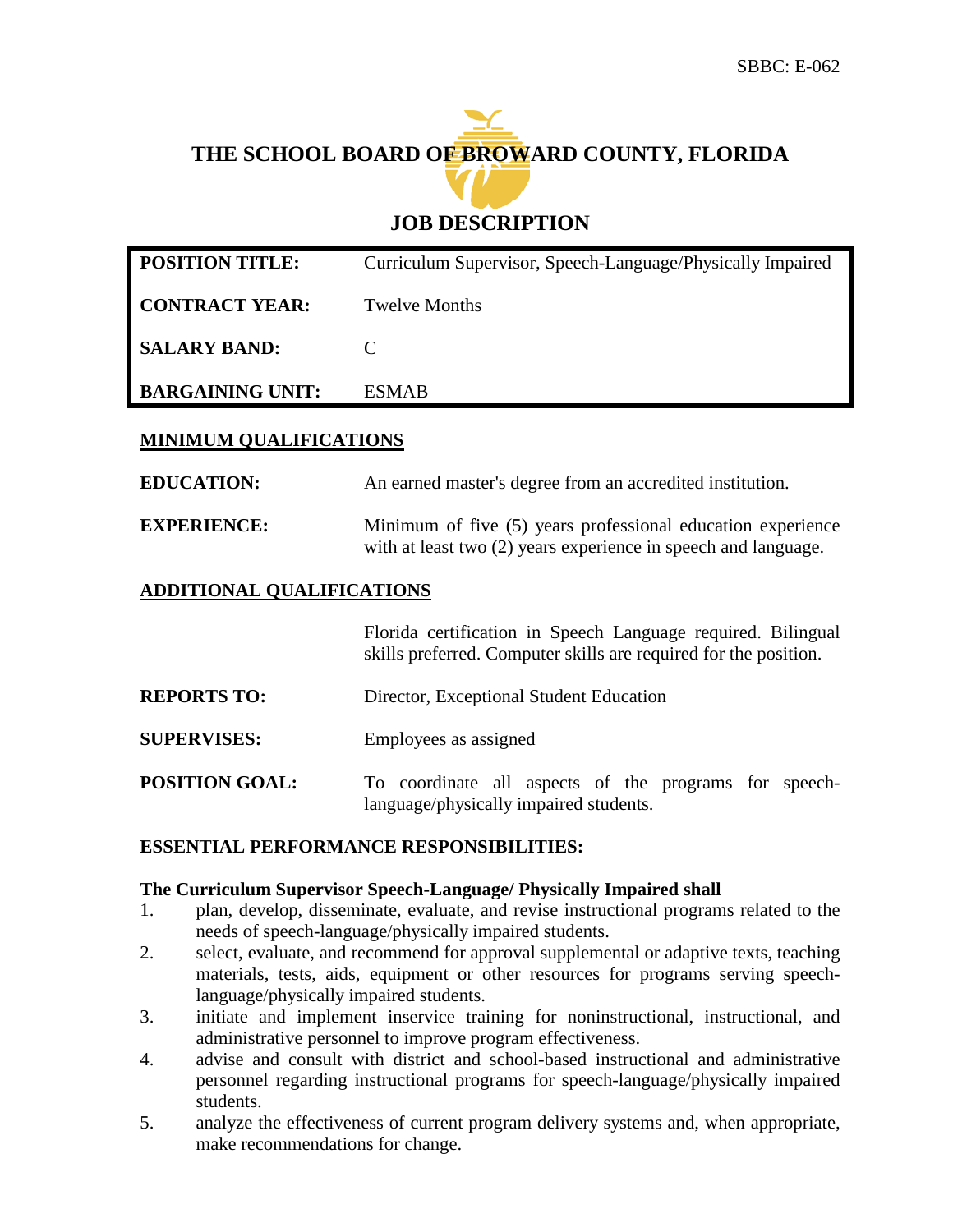- 6. collaborate with K-12 and VTAE personnel to ensure curriculum content validity, quality, and consistency with district philosophy and objectives.
- 7. collaborate with personnel from other departments to support the effective delivery of instructional programs.
- 8. plan, develop, and implement parent-education programs to promote parental involvement in the education of speech-language/physically impaired students, and consult with and advise parents regarding exceptional student education issues.
- 9. analyze the effectiveness of current local, state, and national policies/ legislation; draft and advocate for needed changes for speech-language/physically impaired programs.
- 10. inform administrators and instructional staff about changes in local, state, and national policies, rules, and regulations related to exceptional student education, interpret the changes, and assist school personnel in implementing the mandates.
- 11. select, supervise, and evaluate the program specialist physically impaired and assist in the supervision of speech-language program specialists and early intervention speech-language clinicians.
- 12. recruit, interview, and recommend, when requested by school principals or the Personnel & Benefits Department, qualified/certified teachers for the speechlanguage/physically impaired programs.
- 13. assist school-based administrators, when requested, with staff utilization and clinical inservice.
- 14. select and supervise instructional personnel employed to develop specified products or projects.
- 15. prepare, maintain, monitor, and amend grant budgets and contracts when applicable.
- 16. participate in interdepartmental planning and decision-making to ensure quality and consistency among programs.
- 17. develop educational specifications and basic equipment lists for facilities for speechlanguage/physically impaired students and assist in conducting periodic facility surveys.
- 18. review and approve facility designs and provide consultative services to architects and school facilities personnel.
- 19. review and approve equipment bids and provide assistance in the development of maintenance contracts.
- 20. meet with advisory, advocacy, and support groups to obtain and provide information related to programs for speech-language/ physically impaired students.
- 21. maintain liaison with and membership in professional and community organizations.
- 22. develop and disseminate information to increase public awareness of the educational needs of and opportunities for speech-language/physically impaired students.
- 23. represent the district's programs for speech-language/physically impaired students at the local, state, and national levels.
- 24. provide input on issues related to programs for speech-language/physically impaired students for the purpose of influencing decisions at the state level.
- 25. perform and promote all activities in compliance with equal employment and nondiscrimination policies of The School Board of Broward County, Fl.
- 26. participate, successfully, in the training programs offered to increase the individual's skill and proficiency related to the assignments.
- 27. review current developments, literature and technical sources of information related to job responsibility.
- 28. ensure adherence to good safety procedures.
- 29. perform other duties as assigned by the Director, Exceptional Student Education.
- 30. follow federal and state laws, as well as School Board policies.